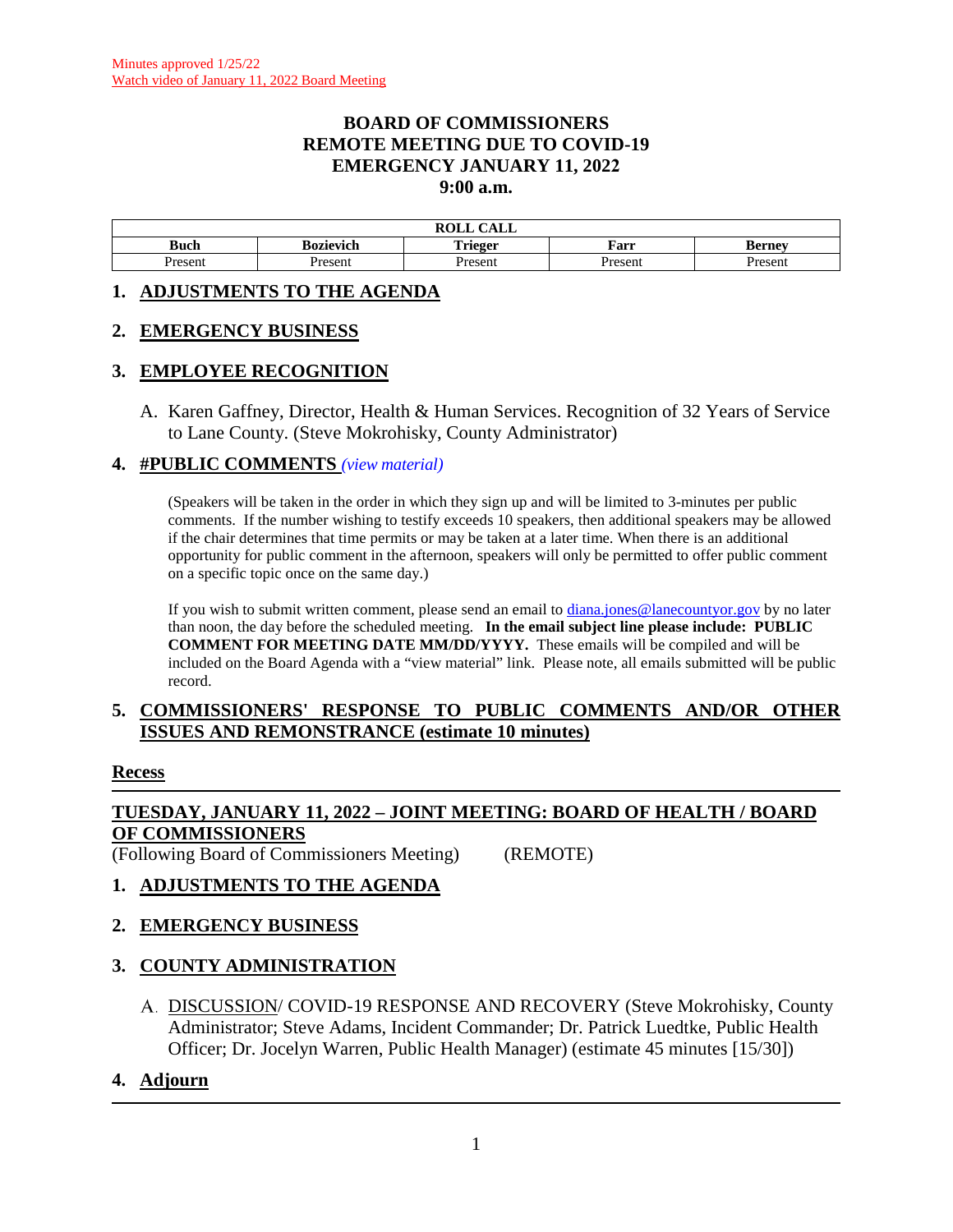## **6. CONSENT CALENDAR**

(All items listed here are considered to be routine by the Board of Commissioners and will be enacted by one motion in the form listed below. There will be no separate discussion of these items. If discussion is desired, that item will be removed from the Consent Calendar and will be considered separately.)

BEGINNING OF CONSENT CALENDAR \* \* \* \* (estimate 2 minutes)

#### A. COUNTY ADMINISTRATION

- Approval of minutes: 1/4/2022 *(view [material\)](http://www.lanecountyor.gov/UserFiles/Servers/Server_3585797/File/Government/BCC/2022/2022_AGENDAS/011122agenda/T.6.A.1.pdf)*
- ORDER 22-01-11-01/ In the Matter of Authorizing the County Administrator to Execute On-Call Construction Services Contracts with Selected Vendors for Such Services, and Authorizing the Capital Improvements Supervisor and the Capital Planning and Facilities Management Manager to Issue Work Authorizations for Specific Work under These Contracts. (Colin McCarthy, Capital Improvements Supervisor) *(view [material\)](http://www.lanecountyor.gov/UserFiles/Servers/Server_3585797/File/Government/BCC/2022/2022_AGENDAS/011122agenda/T.6.A.2.pdf)*
- ACTION/ Letter of Support for Lane Workforce Partnership's Application to the Economic Development Administration Good Jobs Challenge Grant Program. (Austin Ramirez, Community and Economic Development Manager) *(view [material\)](http://www.lanecountyor.gov/UserFiles/Servers/Server_3585797/File/Government/BCC/2022/2022_AGENDAS/011122agenda/T.6.A.3.pdf)*

| <b>MOTION: Trieger</b>           |      | <b>COMMENTS:</b> |
|----------------------------------|------|------------------|
| <b>SECOND: Berney</b>            |      |                  |
| VOTE                             |      |                  |
| <b>Name</b>                      | Vote |                  |
| Commissioner Jay Bozievich       | YES. |                  |
| Commissioner Laurie Trieger      | YES. |                  |
| Commissioner Pat Farr            | YES  |                  |
| Commissioner Joe Berney          | YES  |                  |
| <b>Commissioner Heather Buch</b> | YES  |                  |

### **7. HEALTH & HUMAN SERVICES**

A. FIRST READING AND SETTING SECOND READING AND PUBLIC HEARING / ORDINANCE 22-01/In the Matter of Amending Lane Code Chapter 9 to Improve Enforcement of Laws and Regulations that Govern the Retail Sale of Tobacco Products and Inhalant Delivery Systems. (*Second Reading and Public Hearing January 25, 2022, 1:30 p.m. Time certain*) (Karen Gaffney, Director; Dr. Jocelyn Warren, Public Health Manager; Dr. Elisabeth Maxwell, Prevention Section Supervisor) (estimate 5 minutes [2/3]) *(view [material\)](http://www.lanecountyor.gov/UserFiles/Servers/Server_3585797/File/Government/BCC/2022/2022_AGENDAS/011122agenda/T.7.A.pdf)*

| <b>MOTION:</b> Choose an item.<br><b>SECOND: Choose an item.</b> |      | <b>COMMENTS:</b> Second reading and<br>public hearing set for 1/25/22 at 1:30<br>p.m. Time Certain |
|------------------------------------------------------------------|------|----------------------------------------------------------------------------------------------------|
| VOTE                                                             |      |                                                                                                    |
| <b>Name</b><br>Vote                                              |      |                                                                                                    |
| Commissioner Jay Bozievich                                       | YES. |                                                                                                    |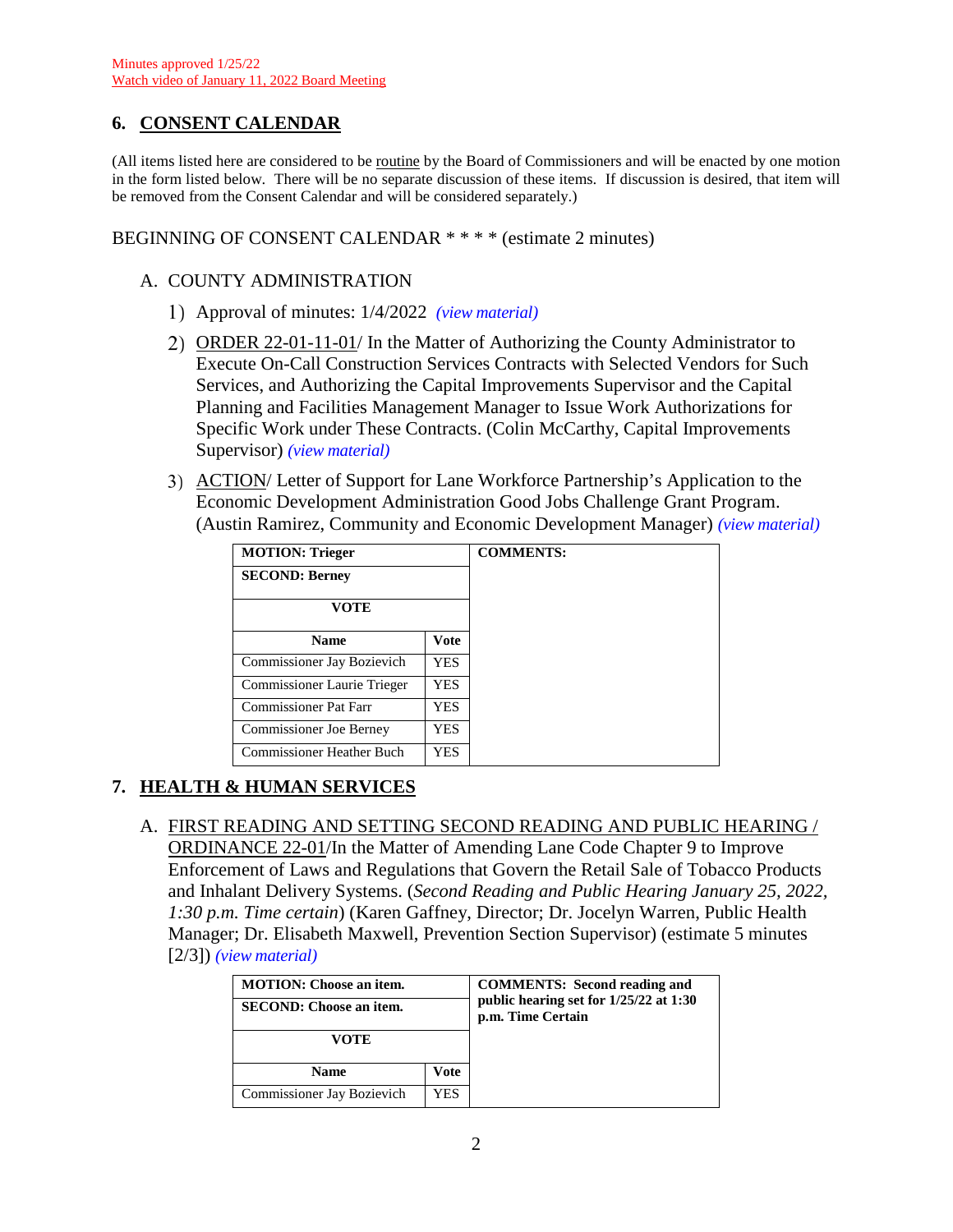| <b>Commissioner Laurie Trieger</b> | YES |
|------------------------------------|-----|
| <b>Commissioner Pat Farr</b>       | YES |
| Commissioner Joe Berney            | YES |
| <b>Commissioner Heather Buch</b>   | YES |

# **8. COUNTY ADMINISTRATION**

A. ORDER 22-01-11-02/ In the Matter of Supporting of the City of Florence's Multi-Unit Property Tax Exemption Program. (Austin Ramirez, Community and Economic Development Manager; Jenna Cusimano, Community and Economic Development Management Analyst; Joe Henry, Florence Mayor; Erin Reynolds, Florence City Manager; Sarah Moehrke, Florence Senior Economic Development Analyst) (estimate 60 minutes [20/40]) (**10:30 a.m. Time Certain**) *(view [material\)](http://www.lanecountyor.gov/UserFiles/Servers/Server_3585797/File/Government/BCC/2022/2022_AGENDAS/011122agenda/T.8.A.pdf)*

| <b>MOTION: Bozievich</b>         |             | <b>COMMENTS:</b> |
|----------------------------------|-------------|------------------|
| <b>SECOND: Berney</b>            |             |                  |
| <b>VOTE</b>                      |             |                  |
| <b>Name</b>                      | <b>Vote</b> |                  |
| Commissioner Jay Bozievich       | <b>YES</b>  |                  |
| Commissioner Laurie Trieger      | <b>YES</b>  |                  |
| Commissioner Pat Farr            | <b>YES</b>  |                  |
| <b>Commissioner Joe Berney</b>   | YES         |                  |
| <b>Commissioner Heather Buch</b> | <b>YES</b>  |                  |

#### B. Announcements

**9. EXECUTIVE SESSION as per ORS 192.660**  (Remote Meeting)

### **10. OTHER BUSINESS**

#### **11. Recess**

*During the COVID-19 global pandemic, the Board of Commissioners will be hosting their board meeting via webinar. To watch the live stream of the meeting, click [here](https://lanecounty.org/cms/One.aspx?portalId=3585881&pageId=7842434) – no registration is required to watch the live webcast.* 

**TUESDAY, JANUARY 11, 2022 – REGULAR MEETING** (1:30 p.m.) (REMOTE MEETING)

### **12. PUBLIC WORKS**

A. FIRST READING AND SETTING OF SECOND READING AND PUBLIC HEARING/ ORDINANCE NO. 22-02/ In the Matter of Amending Lane Code Chapters 2, 5, 6, and 9 to Modernize and Update General Organization Functions, Procedures, and Processes, and Adopting a Severability Clause. (PM & NBA 02/04/2020) (*Second Reading and Public Hearing, January 25, 2022, 130 p.m. Time Certain*) (Lindsey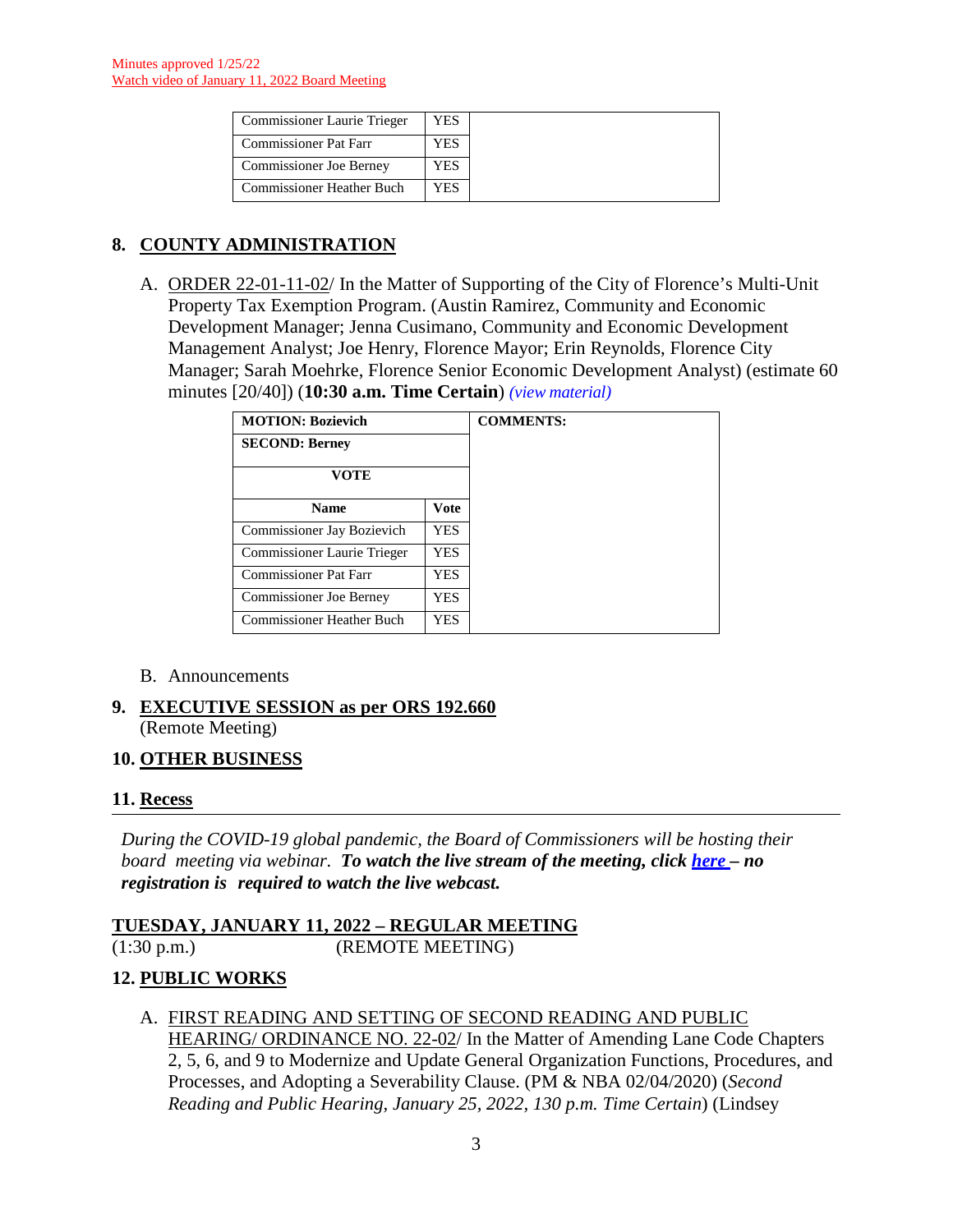Eichner, Principal Planner; Anne Davies, LCOG Consultant; Mauria Pappagallo, County Water Resources Coordinator)(estimate 5 minutes [2/3]) *(view [material\)](http://www.lanecountyor.gov/UserFiles/Servers/Server_3585797/File/Government/BCC/2022/2022_AGENDAS/011122agenda/T.12.A.pdf)*

| <b>MOTION: Trieger</b><br><b>SECOND: Bozievich</b><br>VOTE |             | <b>COMMENTS:</b> Second reading and<br>public hearing set for $1/25/22$ , 1:30<br>p.m. Time Certain. |
|------------------------------------------------------------|-------------|------------------------------------------------------------------------------------------------------|
| <b>Name</b>                                                | <b>Vote</b> |                                                                                                      |
| Commissioner Jay Bozievich                                 | YES.        |                                                                                                      |
| Commissioner Laurie Trieger                                | YES.        |                                                                                                      |
| Commissioner Pat Farr                                      | YES         |                                                                                                      |
| Commissioner Joe Berney                                    | YES         |                                                                                                      |
| <b>Commissioner Heather Buch</b>                           | YES.        |                                                                                                      |

- B. REPORT/ 2021 Lane County Planning Commission Annual Report (Rachel Serslev, Senior Planner; Stephen Dignam, Chair, Planning Commission)(estimate 10 minutes [5/5]) *(view [material\)](http://www.lanecountyor.gov/UserFiles/Servers/Server_3585797/File/Government/BCC/2022/2022_AGENDAS/011122agenda/T.12.B.pdf)*
- C. DISCUSSION/ Monthly Holiday Farm Fire Update. (Matt McRae, Program Manager) (20 minutes [10/10]) *(view [material\)](http://www.lanecountyor.gov/UserFiles/Servers/Server_3585797/File/Government/BCC/2022/2022_AGENDAS/011122agenda/T.12.C.pdf)*
- D. WORK SESSION/ Fire Mitigation. (PM & NBA 08/24/2021) (Rachel Serslev, Senior Planner; Patence Winningham-Melcher, Emergency Manager)(estimate 60 minutes [30/30]) *(view [material\)](http://www.lanecountyor.gov/UserFiles/Servers/Server_3585797/File/Government/BCC/2022/2022_AGENDAS/011122agenda/T.12.D.pdf)*

# **13. COUNTY COUNSEL**

A. Announcements

# **14. COMMISSIONERS' BUSINESS**

- A. Announcements
- **B.** Future Board Assignment Requests

# **15. REVIEW ASSIGNMENTS**

**16. EXECUTIVE SESSION as per ORS 192.660** (Remote Meeting)

### **17. OTHER BUSINESS**

### **Adjourn**

*During the COVID-19 global pandemic, the Board of Commissioners will be hosting their board meeting via webinar. To watch the live stream of the meeting, click [here](https://lanecounty.org/cms/One.aspx?portalId=3585881&pageId=7842434) – no registration is required to watch the live webcast.* 

### **WEDNESDAY, JANUARY 12, 2022 – BUDGET KICKOFF WITH LEADERSHIP TEAM** (8:30 a.m.) (REMOTE)